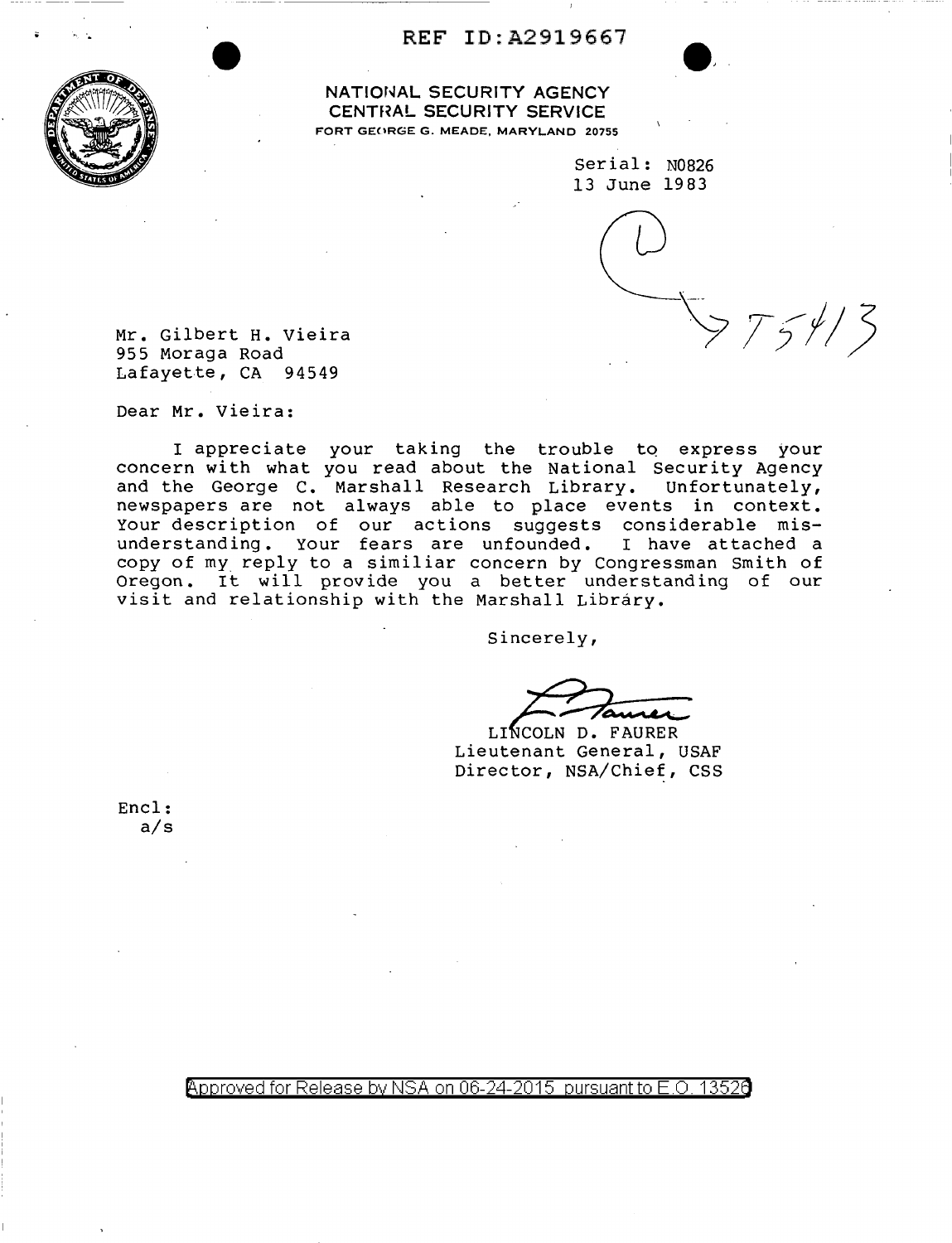**REF** ID:A2919667

Serial: N0826

cc: DIR D/DIR C/S EX REG GC DDA DDPP **Jl**  $\begin{array}{l} \texttt{T5} \texttt{.} \end{array}$   $\begin{array}{l} \texttt{0} \leftarrow \texttt{0} \end{array}$  $T54.7$ Q4 Q43

...

M/R: This letter was drafted by the Director. Q4 suggested that it cover a copy of our response to SSCI. The Director chat it cover a copy of our response to sport. The Birector been drafted. We recommend, in the interest of not delaying this response, that the Director's letter to Congressman Smith be substituted instead.

|         |                      |                | $\overline{\phantom{a}}$<br>$Q43, 5825s, 6$ Jun 83, mmw |
|---------|----------------------|----------------|---------------------------------------------------------|
| Concur: | Q4<br>James<br>C/S   | $\cdot \alpha$ | PL 86-36/50 USC 3605                                    |
|         | <b>DDPP</b>          |                |                                                         |
|         | Approved by Director |                |                                                         |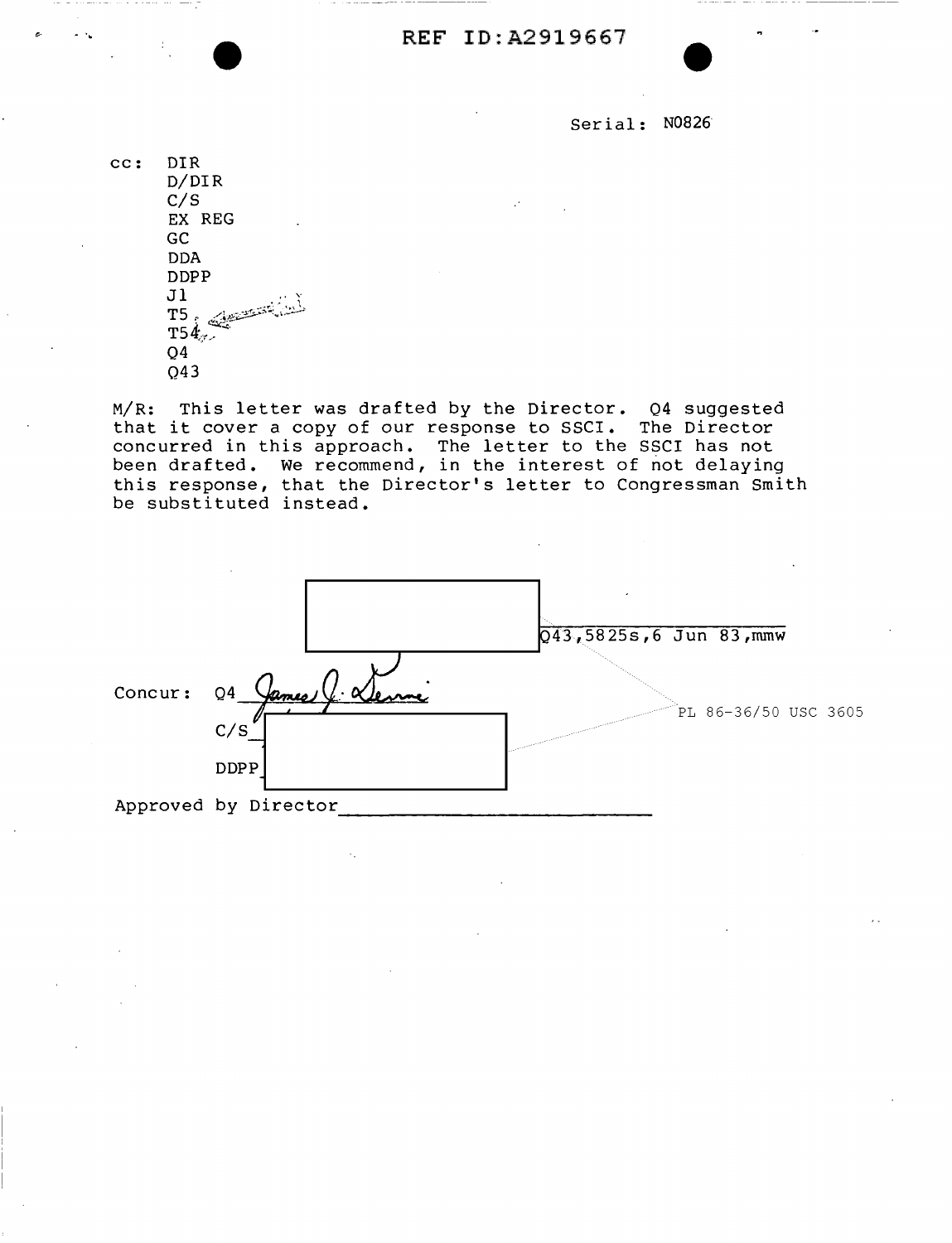## REF ID:A2919667



NATIONAL SECURITY AGENCY CENTRAL SECURITY SERVICE FORT GEORGE G. MEADE, MARYLAND 20755

> Serial: N0789 8 June 1983

The Honorable Robert F. Smith 118 Cannon House Office Building Washington, DC 20515

Dear Congressman Smith:

Reference is made to your letter of May 19, 1983, addressed to the Office of Legislative Liaison, Department of Defense, and enclosing a May 6, 1983 letter from a constituent, Ann Kelly. Your letter has been referred to this Agency for appropriate response.

The article from the April 29, 1983 issue of The Oregonian enclosed with the letter from your constituent did not, in our view, contain a complete description of the visit by representatives of this Agency to the Marshall Library.

The Marshall Library has a government-authorized securestorage facility and government-approved security clearances for archivists to· permit the Library to hold classified and other sensitive government-originated information contained in the collections entrusted to it. The Library holds the collections of two former National Security Agency (NSA) officials; former Director of NSA, LTG Marshall S. Carter (also current President of the Marshall Foundation, the parent body of the Library), and William F. Friedman, a former senior cryptologist at NSA. Both of these collections contain some information which is classified or protected from disclosure by various statutes.

The NSA and the Marshall Library have had a long and mutually beneficial working relationship which has involved, inter alia, the declassification of much information contained in the Friedman Collection as well as providing the Library related historical material and the loan of certain government-owned equipment.

The visit at issue was made because it appeared from a recently published book that certain material that was supposed to be closed to the public had been exposed without formal authorization by the U.S. Government or the Library.

The NSA representatives advised the Library regarding the status of some properly classified information and of certain information which is protected by statute.